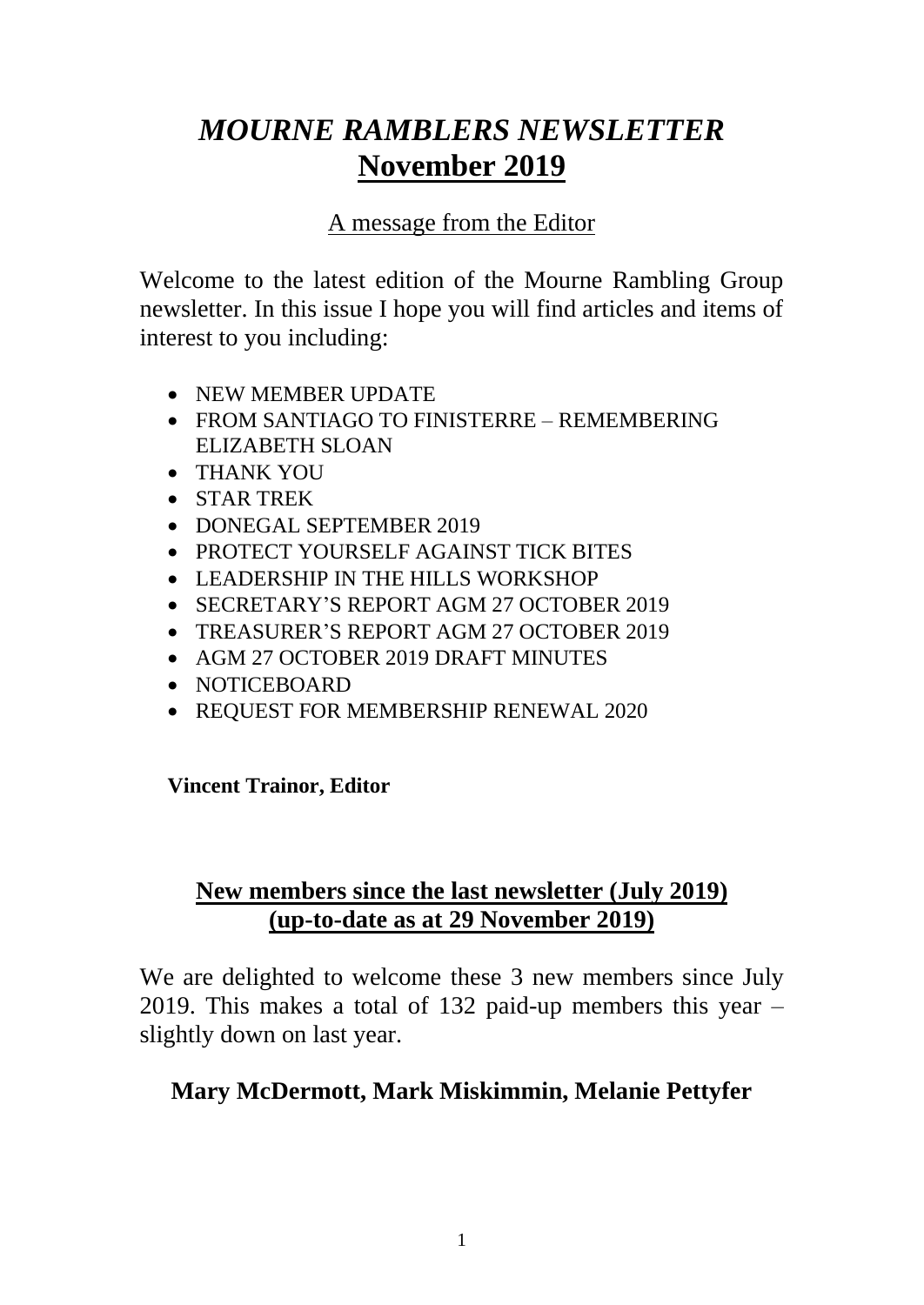### **From Santiago to Finisterre Remembering Elizabeth Sloan**

Liz loved the Mourne Mountains. She got a taste for hill walking through the Wee Binnians but as their walks were twice monthly she headed to the Mourne Rambling Group for her weekly fix. As a leader for the C and then D groups Liz had her walks planned meticulously well but there was no place she knew better than the trails and mountains around Kilbroney, her home turf, which she shared with us.

In preparation her boots were scrubbed clean from the week before, map and compass at the ready and rucksack packed with all the necessities for the day ahead. And sometimes this would include her own homemade bakes, very much appreciated by the group. For Liz the only other necessity to be included each week was her pink lipstick. Before the start of the walk and after lunch she would apply a dab of lipstick saying ,"You never know who you'll meet on the mountains and you need to make a good impression."

Liz did make a good impression, she had such a zest for life and it rubbed off on others. Surely, we cannot forget the year of her 70th birthday when she planned, in minute detail, her Camino pilgrimage. She would be walking for 6 weeks and knew day by day where she would travel and in which refuge she would stay that night. She spoke afterwards of the people she met on the way and how, on the actual day of her 70th birthday, when she entered Santiago de Compostela, many of those fellow travellers and members of her own family were there to offer 'Feliz Cumpleaños' (Liz also knew her way round the Spanish lingo). After her sojourn she shared stories, maps, books, routes, photos and Camino advice with other Mourne Ramblers who wanted to set out on their own pilgrimage.

But it was earlier this year when the finality of her illness took hold that there was a sense of urgency about all the projects Liz had set for herself. One such project was to complete the final leg of the Camino — Santiago to Finisterre, a 90km hike. And this she did.

Another project closer to home and almost a year in its preparation was our climb of Lamagan. What started out as an idea made in jest became a reality on a dull but dry Sunday at the end of May. Photos taken at the summit and a celebratory hot chocolate at the Carrick Cottage Café completed that challenge.

Liz was an extremely active woman, regularly taking part in the 'couch to 5k' run in Rostrevor Park, walking on Saturdays with the Down Danderers, Sundays with the Ramblers and on Mondays with a more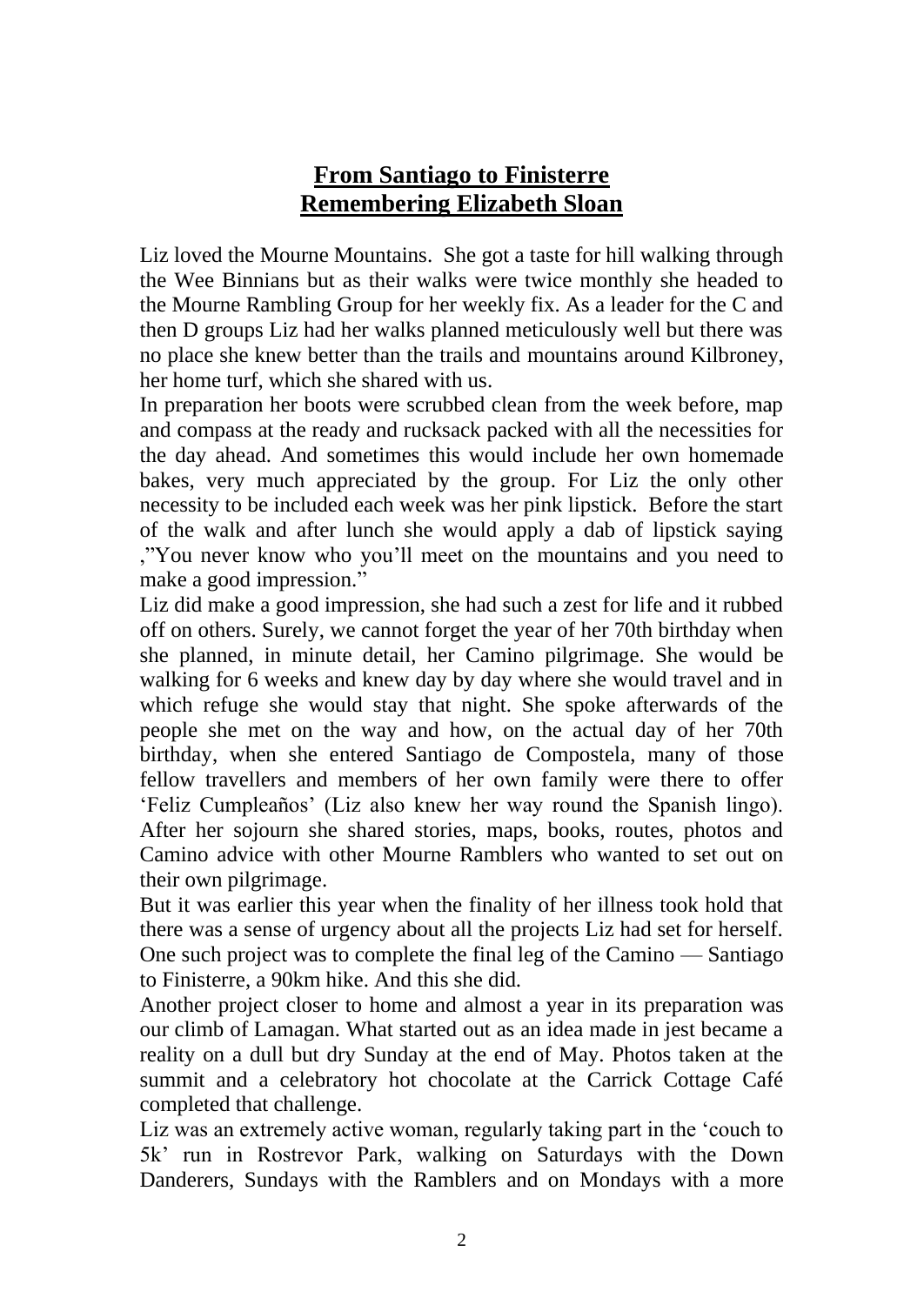select group comprising DDs and MRGs, she played bowls and then in more recent years took up crocheting.

In an email Liz sent me towards the end she wrote, "I want to continue my active life for as long as possible" and I would consider that Liz did just that. She was a remarkable woman and I am glad to have walked the mountains with her.

Dora McCavera

### **THANK YOU**

Since the last newsletter, there have been quite a few events organised by members for the group. We would like to offer our thanks on behalf of everyone for the following:

- Peter McGowan has ended his tenure as Chairperson after 3 years in the hot seat. Thank you, Peter, for your fine leadership of the group and attention to detail. We wish our new chairperson, Bert Rima, a long and successful time in office
- Rather than naming anyone who helped organise the various events held to celebrate the 50<sup>th</sup> Anniversary of the Mourne Rambling Group, heartfelt thanks is offered to everyone who helped in any way to organise the very successful and memorable year to be looked back on with fondness
- Sincere thanks to Peter McGowan who organised the September trip to Donegal (see the report on the trip below)

### **STAR TREK**

Weather permitting, our Star Trek will take place around the 13<sup>th</sup>/14<sup>th</sup> December when the Geminid Meteor shower will occur. Much, of course, depends on having a clear night. The walk will start at 8.00pm, follow forest tracks and last for about 3 hours. You will need to wear your normal hillwalking gear (head torch essential) and bring a warm drink and something to eat. If you are interested please contact George (tel: 02893340642) on 12<sup>th</sup> December 2019.

#### **T**

### **Donegal, September 2019**

August can be the wettest month outside winter, so this year's trip to Donegal was planned to take place in early September to take advantage of the fact that the weather gets better when the children go back to school. And so it proved.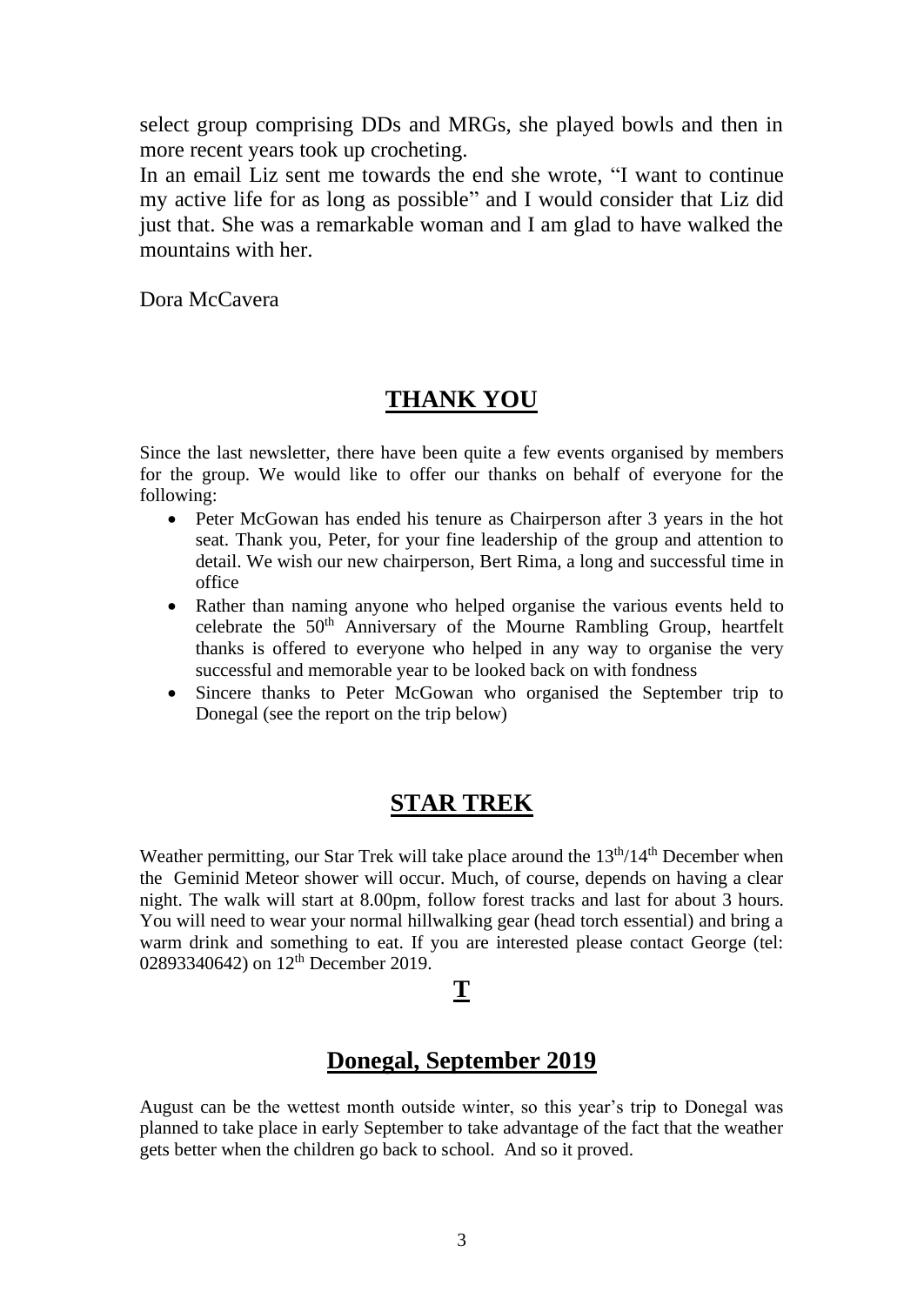This was a C group walking weekend, although the main walks were of B group length. The numbers going on the trip dwindled until there were eight sturdy ramblers left, although we didn't have all eight on any given walk. The eight were: Robert Marshall (A/B walker), Noel Rice and Norman Patton (B walkers), Dermot MacDermott (B/C walker), Kingsley Thompson, Ray Gray and Toni Taylor (C group walkers), all led by Peter McGowan (C group walker). Due to work commitments, Robert couldn't walk on the Friday, and Noel couldn't arrive until Saturday night, while Toni and Norman had the good sense to take time out on Sunday and Monday respectively.

We stayed in Teac Campbell, which the club has been using for many years. It describes itself as a "humble B&B", although it is anything but: we were made very welcome during our stay, and even had time to swap hiking stories with Charlie, while the *bean an tí* ("woman of the house") was making us a cup of tea.

Teac Campbell also has the advantage of being only a few yards away from the Sean Óg Bar and Restaurant, to which we retired each evening.

The weekend started with a curtain raiser walk around Lough Salt on Friday afternoon, with the walk on Saturday being up the Poisoned Glen and over Slieve Snaght, followed by a linear walk over the Aghlas on Sunday. We finished the weekend off with an ascent of Muckish on Monday before heading home.

#### Lough Salt

We met for lunch at the Mountain Top Service Station on the outskirts of Letterkenny and then drove in a convoy to the car park on the banks of Lough Salt at C120260. The weather was kind and we had a pleasant introduction to walking in Donegal with a walk of 6.7 km and ascent of 320 metres. This took us nearly 3½ hours, with plenty of stops for photos.

#### Slieve Snaght and the Poisoned Glen

This walk will go down in annals of the Mourne Ramblers as a great "learning experience".

It started beside the ruins of a church on the banks of Dunlewey Lough. We followed a "track" into the Poisoned Glen (the track soon disappeared), but we found the gate through the deer fence easily enough. The climb up the boulder-strewn gully to Ballaghgeeha Gap was challenging but it was good to get out of the wet glen. From here, we could see the outline of the rest of our walk; it appeared to be a decent ridge walk with good views down the Poisoned Glen. However, "ridge" is an interesting concept in the Derryveagh Mountains, if steep descents and ascents can even remotely be described as a ridge.

We started off in blissful ignorance to make our way to Slieve Snaght.

The best I can say is that it was a challenging walk; at the time, that was not the phrase I would have used. The terrain made a mockery of my estimated timings, and we arrived belatedly at Slieve Snaght just as it was being covered in mist. The prescribed route would have involved venturing further into the mist, so we retraced our steps and found a good path down to the valley, thanks to some scouting work by Robert, Noel, Norman and Kingsley.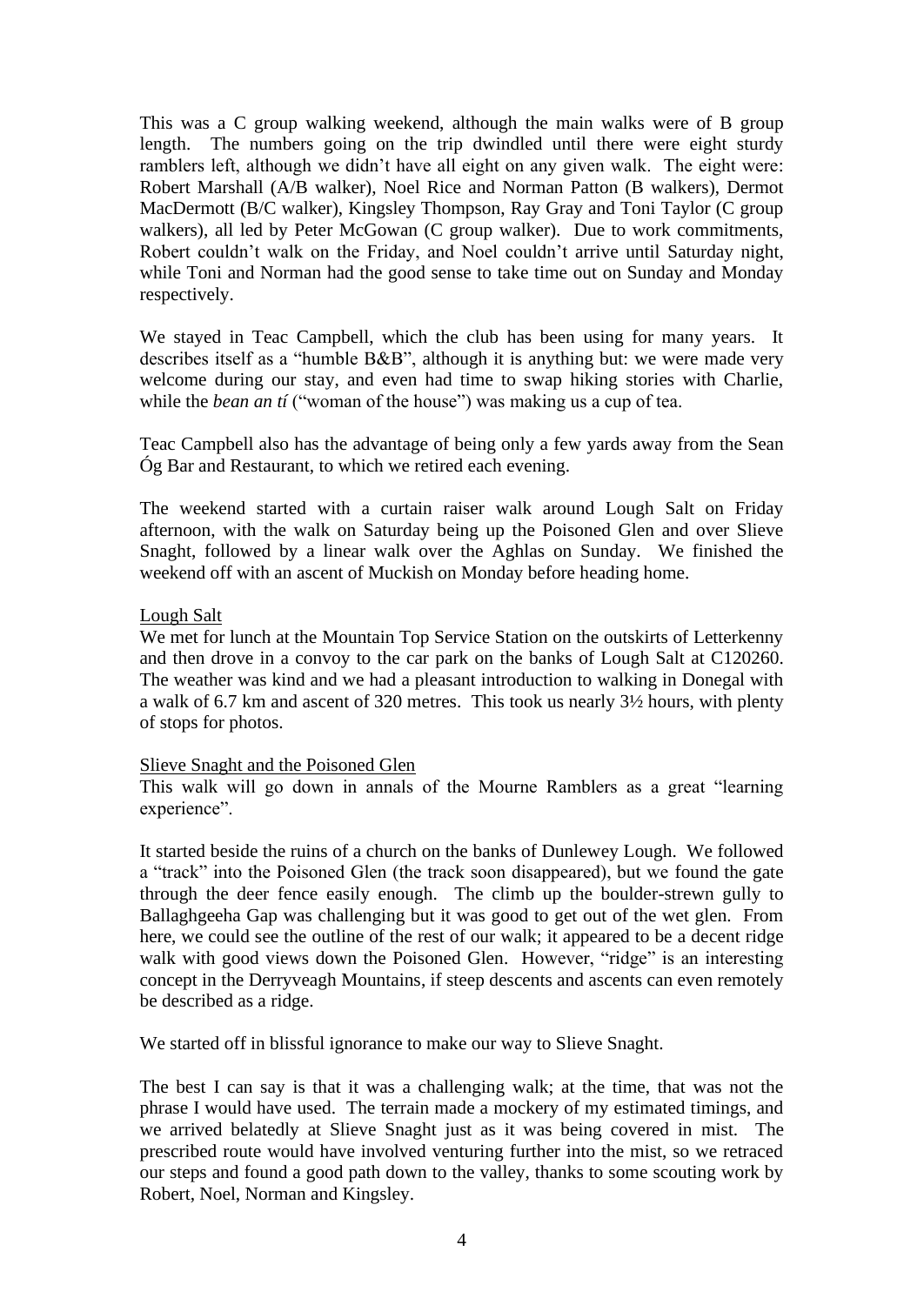We then made our way back to the start, only to be held up by a fast-moving river (which none of the guide books had adequately warned us about – maybe it was a mere trickle on the day they did the walk, or maybe there was a conspiracy against us). After searching for a place for tired legs to cross, we eventually followed the river to the start of the valley and crossed it at a suitable point and then used a stone stile over a wall to regain solid ground.

To make matters worse, time was running out if we were going to get something to eat. Fortunately, Noel had arrived from work and was in Sean Óg's, so he was able to charm the staff into keeping the kitchen open for a group of hungry Mourne Ramblers.

We had to down some Guinness to keep our strength up, but retired to bed early, some of us scarred for life. The stats for the walk are 16.4 km with 975 metres of ascent, but this doesn't do justice to a walk that took over 9½ hours to complete.

#### The Aghlas

This walk forms part of the Glover Highlander Challenge Walk. The route we chose was from the shrine at Muckish Gap (B999268), over Crocknalaraghagh, Aghla Beg, Aghla Beg South (or "Ardloughnabrackbaddy") and Aghla More, then down to Altan Lough and thence along a track to the R251 road at the base of Errigal (C953205).

A battered and bruised, but undaunted, group of Mourne Ramblers faced this challenge manfully, with a grateful nod to the only woman in the group, Toni, who although not doing the walk, kindly agreed to drop us off at the start, so that we had all the cars waiting for us at the end.

This walk was one of the best of the weekend; the weather was kind (at least until we were on our way back to the cars), there were good tracks to follow, and we could see the route ahead. The walk was 13 km in length with a climb of 890 metres, with Errigal a constant presence in front of us. It took us nearly 7 hours, but we had many stops on this enjoyable hike.

#### Muckish

We finished the weekend with an ascent of Muckish, via the Miners Track and descending to the shrine at Muckish Gap where we had started Sunday's walk. (This also forms part of the Glover Highlander Challenge Walk.)

The walk up the Miners Track was marvellous; it looks intimidating, but the track is generally well marked, with only one or two places where you needed to scramble over rocks (and even here, there were good hand- and foot-holds cut into the rock). Care has to be taken to ensure that you stay on the path in the early stages where there are many false tracks, but as you get higher up, the main track becomes very obvious, and if you get sidetracked, you should aim to rejoin it as soon as possible.

Once on top of Muckish, good navigation skills are required to stay on course, although we discovered some occasional small red flags that reassured us that we were following the correct route for the Glover Highlander. We descended to Muckish Gap after 2¾ hours having walked 4.3 km and climbed 430 metres.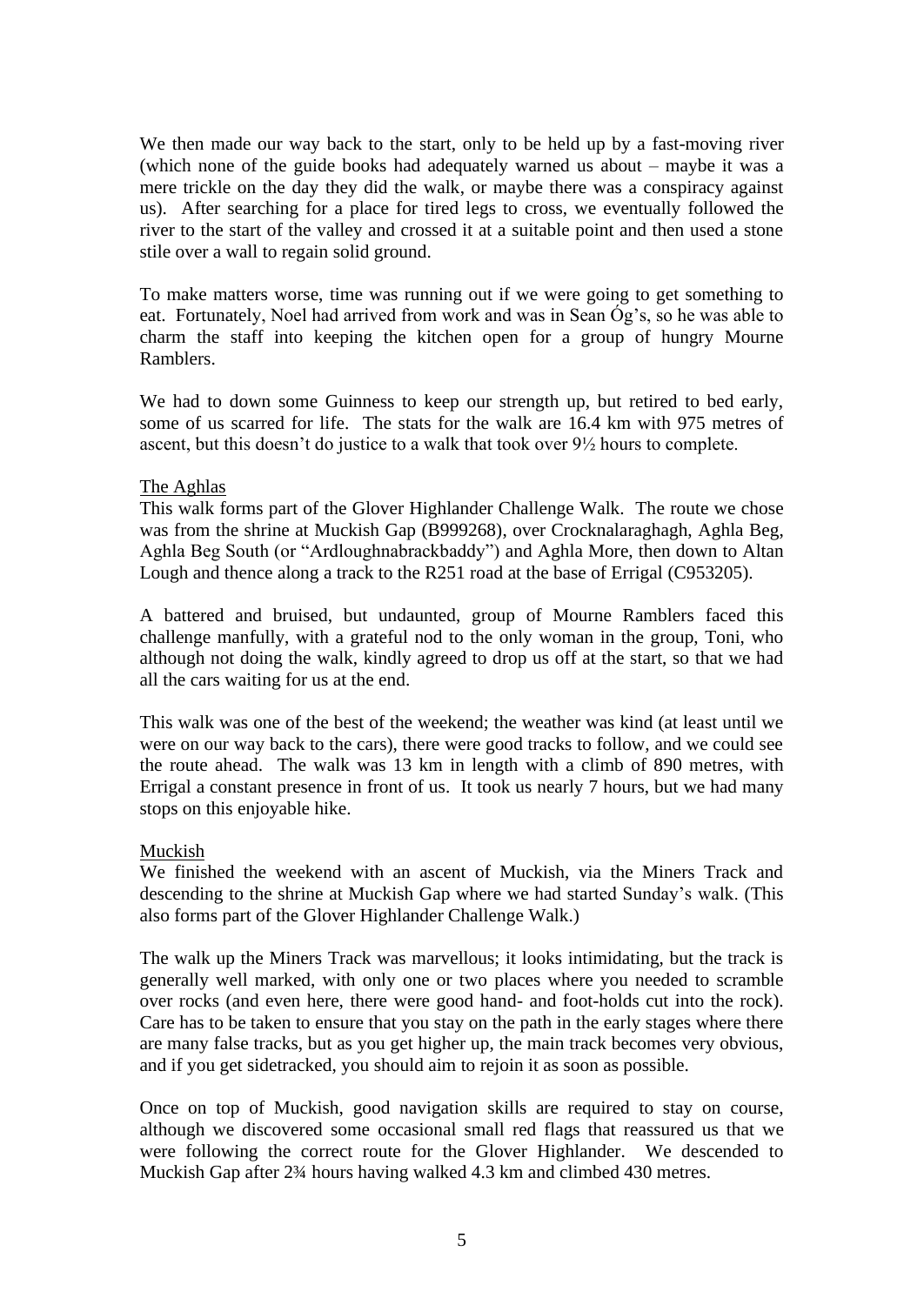Peter McGowan

### **Protect yourself against tick bites**

Date published: 19 August 2019

**People are being reminded to protect themselves against the risk of tick bites. Ticks can carry Lyme disease which may be transmitted to humans through their bite. There are no vaccines to defend against tick-borne disease in the UK and Ireland. Therefore, the best defence is to avoid being bitten.**



Signs and symptoms of Lyme disease

Ticks are tiny spider-like creatures, which feed on the blood of animals and sometimes people.

If you are involved in outdoor activities which take you into the countryside, parks, or gardens with wildlife such as squirrels and hedgehogs, you may be at risk of tick bites.

[Lyme disease](https://www.nidirect.gov.uk/conditions/lyme-disease) is a bacterial infection which is transmitted by tick bites.

The earliest and most common symptom of Lyme disease is a pink or red circular rash that develops around the area of the bite, three to 30 days after someone is bitten.

The rash is often described as looking like a bullseye on a dartboard.

You may also experience flu-like symptoms, such as: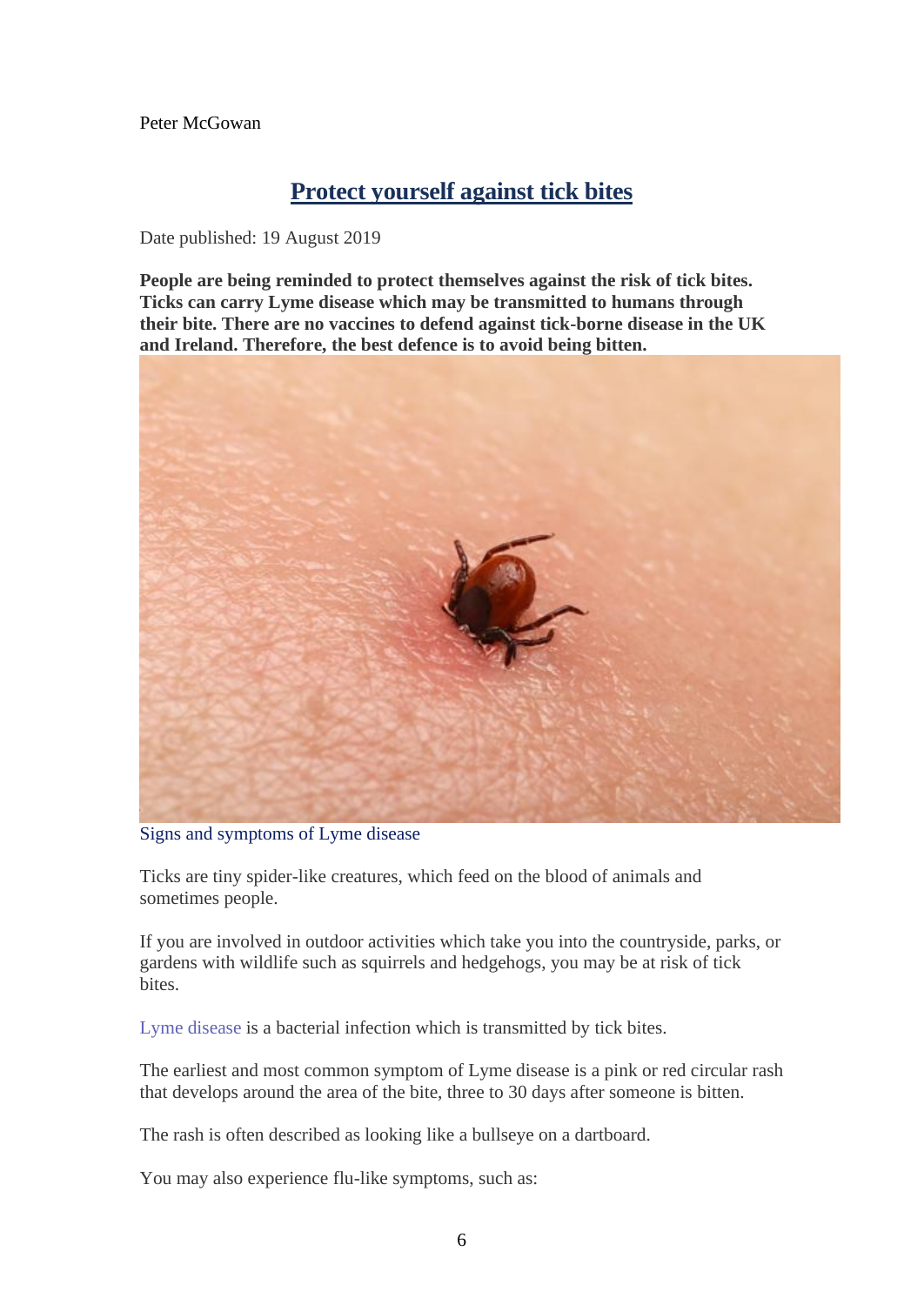- tiredness
- headaches
- muscle or joint pain

Consult [your GP](https://www.nidirect.gov.uk/articles/your-local-doctor-gp) if a rash or other symptoms develop within a few weeks of a tick bite, as early treatment can prevent progression to chronic disease.

If Lyme disease is left untreated, further health issues may develop months or even years later, including:

- problems affecting the nervous system
- heart problems
- inflammation of the membranes surrounding the brain and spinal cord

#### Preventing tick bites

Late spring, early summer and autumn are peak times for tick bites, which coincide with people venturing outdoors in the warmer weather.

It's important to take preventive measures against tick bites and also look out for ticks after visiting affected areas.

The best way of preventing Lyme disease is to avoid being bitten when you are in grassy or woodland areas known to have a high tick population. The following precautions might help to prevent Lyme disease:

- keep to footpaths and avoid long grass when out walking
- wear a long-sleeved shirt
- tuck your trousers into your socks
- wear light-coloured clothes (to help you spot a tick on them)
- use insect repellent
- check yourself for ticks and remove any promptly
- check your children and pets for ticks

There is currently no vaccine available to prevent Lyme disease.

#### How to remove a tick

If you find a tick on your or your child's skin, remove it using a pair of tweezers that won't squash the tick (such as fine-tipped tweezers) or a tick removal tool (available from pet shops or vets).

Gently grip the tick as close to the skin as possible and pull steadily away from the skin without crushing the tick. If you use a tick removal tool, follow the manufacturer's instructions.

Wash your skin with water and soap afterwards, then apply an antiseptic cream to the skin around the bite.

Don't use a lit cigarette end, a match head or substances such as alcohol or petroleum jelly to force the tick out.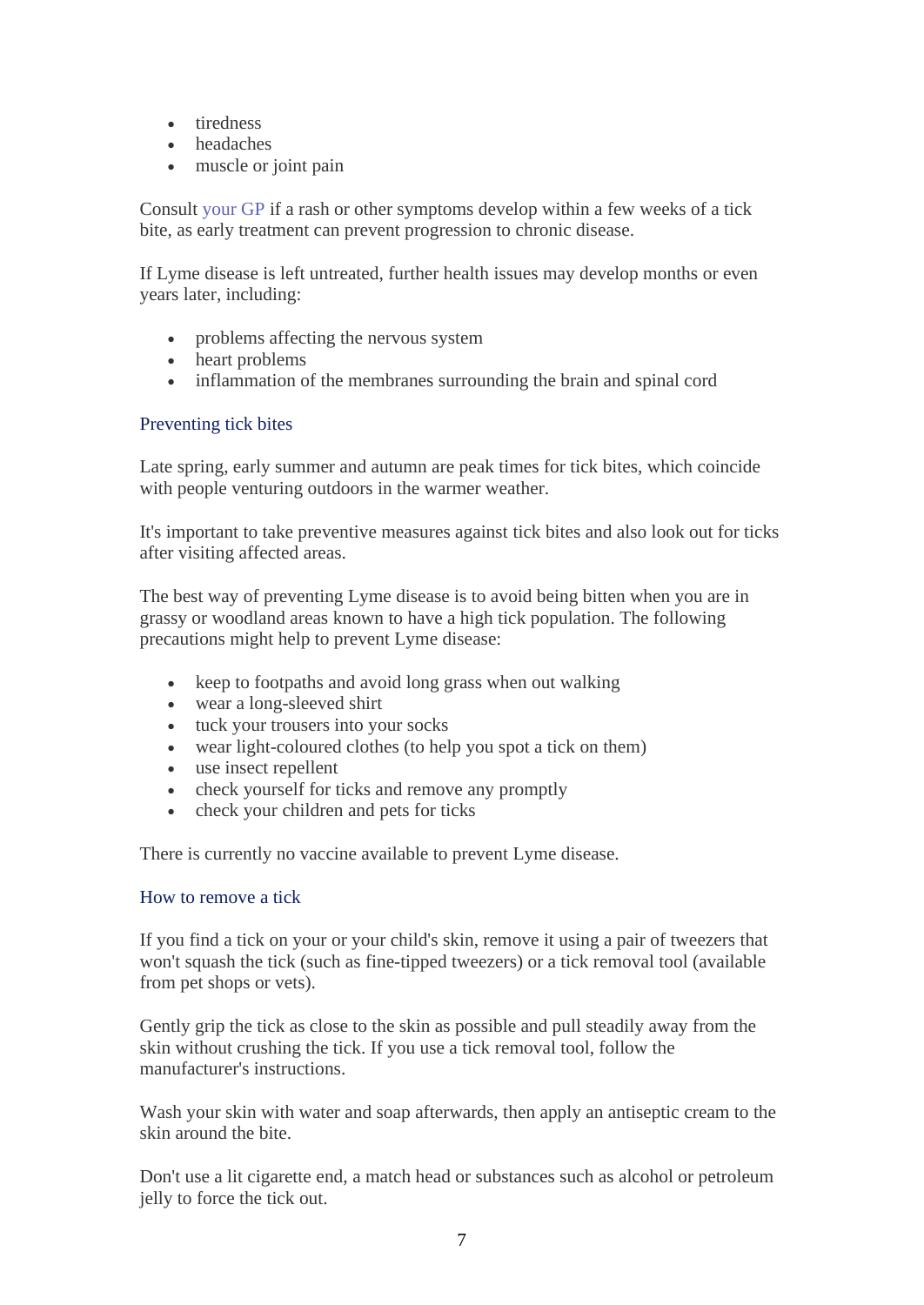### **Leadership in the Hills Workshop**

Twelve members of the Mourne Ramblers braved the wind, rain and floods to attend a 'Leadership in the Hills' Workshop at YMCA Greenhill, Newcastle on the 9<sup>th</sup> November, 2019.

The workshop was led by Jonny Parr and Simon Kennedy who are both highly qualified and experienced mountain instructors. Although a workshop outline had been agreed in advance the format was flexible and able to cover matters of interest which arose during Group discussions.

The Workshop was divided into 4 main sections:

**Mountain Leadership** – specifically looking at the roles and responsibilities of a leader, the types of hazard a leader and their group could come across in the mountains and styles of leadership.

**Planning a walk** – covered topics such as identifying an appropriate route, timing of the walk, potential points of risk and associated escape routes. Included in this section was also a review of the equipment and aids a leader should have in their bag which interestingly included insulating tape (it only sticks to itself so is useful for binding dressings and can also be used to make temporary repairs to boots and clothing) and a second torch rather than spare batteries (think of trying to replace batteries in the dark perhaps in the cold and rain with gloves on).

**Dealing with incidents on the hill** – the actions a leader should take if a serious incident happens on their walk including how to ensure other members of the group remain safe and well as they wait for the Mountain Rescue Team. This is particularly important as it can take hours for Mountain Rescue to reach a group stranded on the hills.

Participants were also made aware of the '999 Text Service' which can be used to reach the emergency services in areas where the mobile telephone signal may be too weak for voice communication. It is a free service which can be accessed using any mobile telephone but you need to register for it in advance of usage. Useful for all hill walkers I think!

**Working through scenarios** - The plan for the final part of the day was to venture outside into the hills above Donard Park and go through some incident scenarios which were to include a descent from the hills in the dark. However due to the continuing inclement weather the time devoted to outside exercises was reduced and they were held in the forest close to Greenhill. Despite this the Group was tested when Jonny demonstrated his acting skills as he took the role of a casualty with a potential broken leg and we worked through the assessment and recording of the incident in preparation for calling Mountain Rescue. In another exercise Bert risked his wellbeing by volunteering to be the casualty carried over rough, slippery ground in a makeshift stretcher.

Although the workshop was primarily about individual leadership there were a number of 'take away' points for MRG as a club. For example a formal mentoring process might encourage new leaders to come forward and could underpin the adoption of 'best practice' by all leaders in the planning and management of walks. Should an incident happen, this protocol would provide evidence that 'all reasonable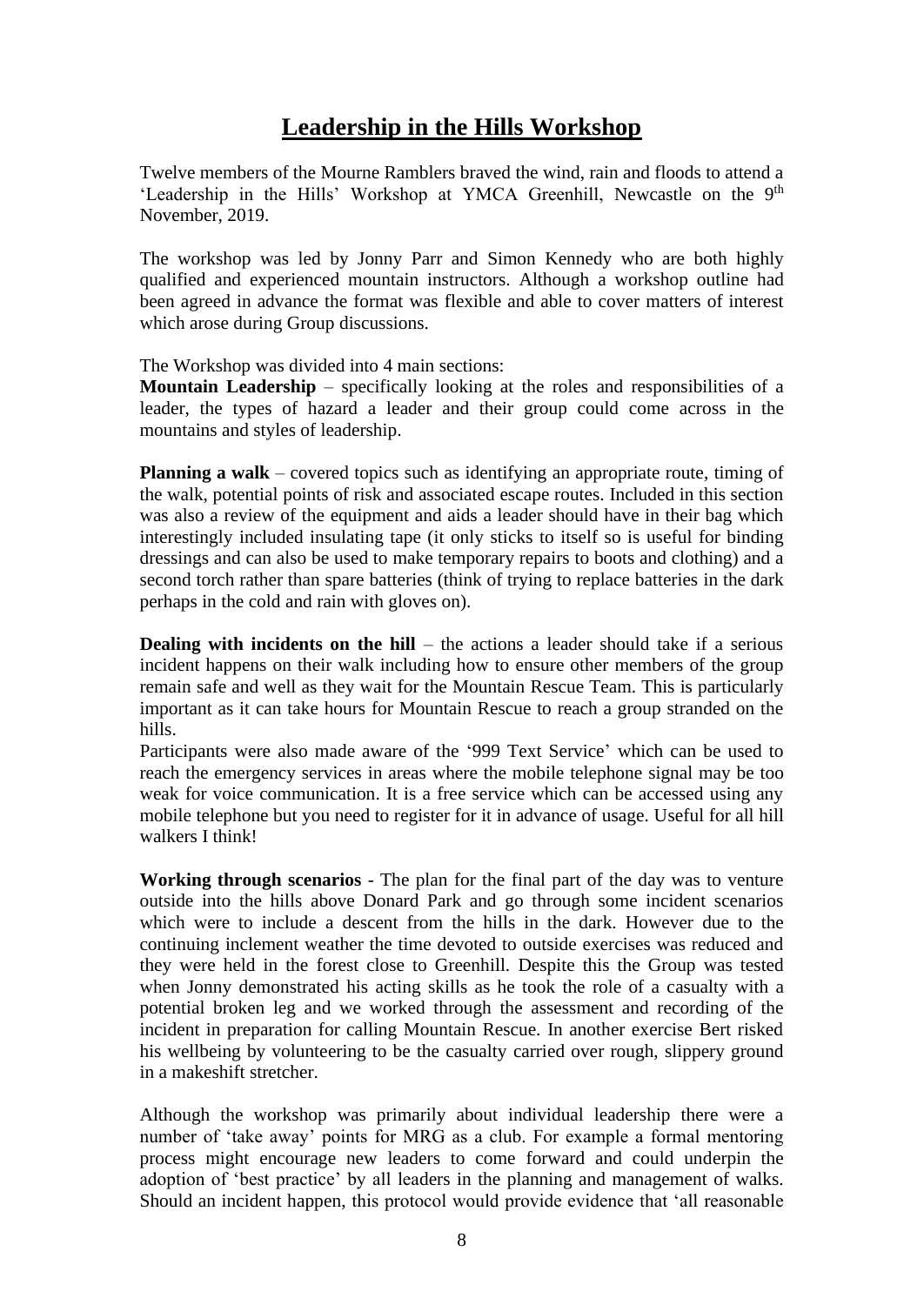steps' had been taken to ensure the health and safety of members of the group during the walk. There was also discussion on the use of WhatsApp, or a similar platform, to communicate between leaders. This is potentially an easy method to confirmation that groups have safely returned at the end of a walk. The Committee will examine the adoption of these ideas by the club.

Overall, despite the heavy rain when we were in the forest, the workshop was a very interesting and stimulating event which everyone enjoyed and got a lot from.

Joseph McKnight

#### **MOURNE RAMBLING GROUP Secretary's Report AGM 27 October 2019**

The Committee met on 5 occasions following the AGM in October 2018. Related sub-committees also met throughout the year.

The key items of business were:

- 1. **Finance:** this is monitored throughout the year with up to date financial printouts circulated and considered during committee meetings. The club's funds remain in a healthy state – please refer to the Treasurer's Report.
- 2. **Organising the Programme of Walks and other club activities**: shortly after each AGM committee members meet to draw up a programme for the year ahead. Much thought goes into this with the outcome being based on the suitability of past walks/venues and suggestions passed on to the committee by club members. The programme throughout 2019 has been quite full – basically B and C walks every Sunday. D walks now occur with increasing regularity and A walks take place depending on the availability of leaders. We all recognise that the role of leaders in our walks is crucial – we simply couldn't manage without them. Thanks to all of them. Members are asked to consider taking on a leadership role – help and support will be given.

Some time was spent discussing how leaders should respond if his/her group has over 15 walkers. This matter has been dealt with in several ways over the years – all create challenges and with varying degrees of success. The committee have taken a pragmatic approach – discussion on the day/using backmarker system. A record is being kept of numbers attending walks – this system will be reviewed.

Included within the 2019 programme was a picnic (with a special cake), away trips to Connemara and Donegal and an invitation walk for aspirant members. These were all happy and successful events – lots of tale telling and reminiscing. Write-ups can be read in our Newsletters.

As we are all aware this is a very important year for the MRG – we (the Club) are 50 years old. The Committee (and sub-committees) mind's focussed on organising celebratory "events" everyone could participate in and enjoy – these included the Launch Dinner (Jan), Harry Shaw Challenge Walk (May/26 walkers), Photographic Competition, Anniversary Dinner in the Slieve Donard Hotel which included a presentation about Mourne Wall restoration work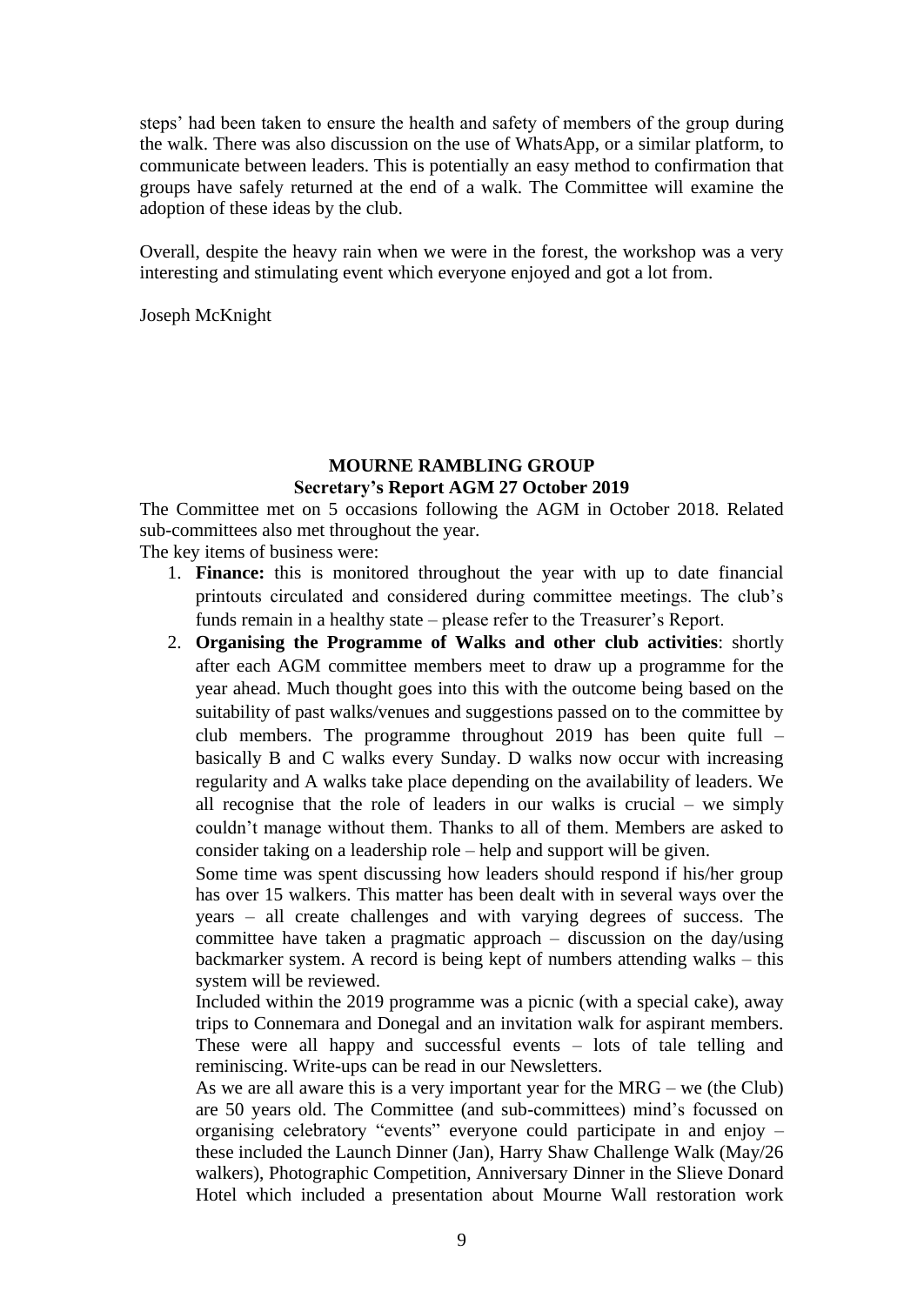given by Niall McGovern (GEDA Construction) and Alice Whittington; and a raffle for a watercolour painted by Dora McCavera which was won by Irene Cauley (Oct/54 attendees) and  $50<sup>th</sup>$  Anniversary Journal (hopefully published before the end of 2019)

Yes. It has been an eventful year – our usual walks sprinkled with special activities – all reflecting the ingenuity, hard work, enthusiasm and talents of our members. Thanks to everyone who helped organise and those who participated.

- 3. **Website and Facebook**: both continue to work quietly and effectively in the background. The website provides a list of walks; and facebook illustrates these by sharing photographs taken by members. Both are perused – not just by members but by people interested in hillwalking (facebook items are usually viewed by several hundred people each week). Our New Membership Officers often get calls of enquiry resulting from these views.
- 4. **Training:** in March a training workshop was held in Meelmore Lodge (attended by 13 people). In previous years much of our training was based in Tollymore NOC – this year a training course has been organised (November) in Greenhill YMCA, Newcastle with developing leadership skills very much in mind. Topics covered to include navigation and group management – with a descent from the hills in the dark.
- 5. **Communications**: apart from our shared interest in the hills and chatting together when we are there this is the glue which helps link us all together and promote our club. Mention has already been made of our website and facebook – presently we have 131 paid up members – with a trickle of new members coming in during the year. The MRG is a bit like a person – it has, at its heart interested and committed long term members; however, to continue to flourish we need "new blood" to keep us alive and fresh – fortunately this is the case. On many of our walks we welcome one or two aspirant members – it is always good to share our love for the hills with them and trust they will join us on a regular basis.

Our Newsletter goes out regularly – containing articles relating our activities and keeping us informed and up to date.

- 6. **Ulster Federation of Rambling Clubs and Mourne Heritage Trust**: several MRG members are involved, on our behalf, in both these bodies. It is important we contribute to matters which focus on or touch upon hillwalking affairs eg the MRG made a financial contribution to path work/pitching in the Mournes; and contributes to the work of Mountaineering Ireland which is considering a review of Mountain Leadership Awards with a view to standardising training throughout the UK and Ireland.
- 7. **Other matters:** undoubtedly 2019 has been an interesting year for the MRG lots going on – with more to come. Look out for our  $50<sup>th</sup>$  Anniversary Journal – it will contain many fascinating features – jogging memories, sharing experiences and raising a smile or two. Enjoy it all – and reflect on the fellowship and memorable experiences that go with days in the hills.

George Acheson.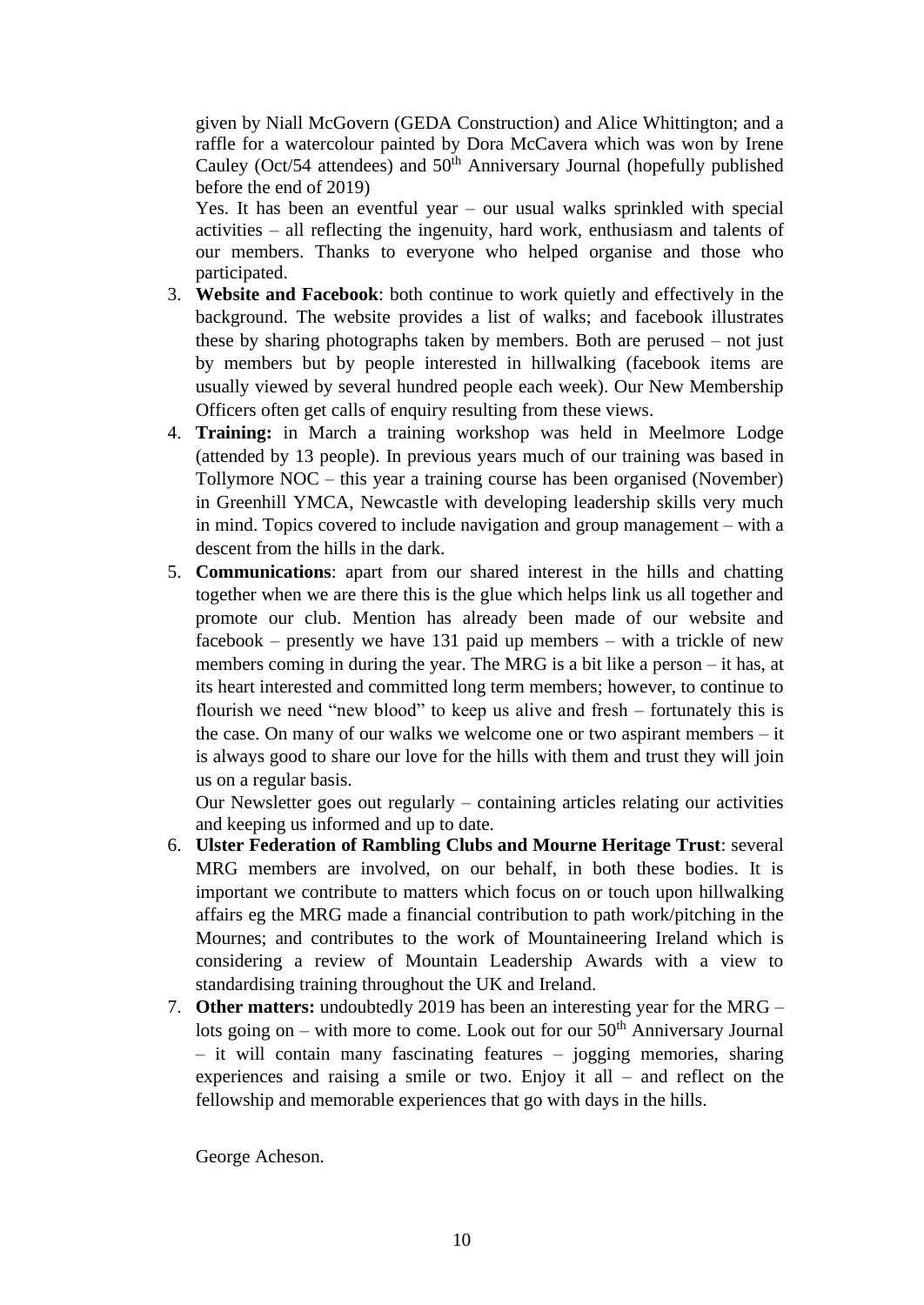#### **MOURNE RAMBLING GROUP INCOME AND EXPENDITURE ACCOUNT YEAR ENDING 30 SEPTEMBER 2019**

| <b>INCOME</b>                                                   | 2019    | 2018    | <b>EXPENDITURE</b>                                          | 2019            | 2018    |
|-----------------------------------------------------------------|---------|---------|-------------------------------------------------------------|-----------------|---------|
|                                                                 | £       | £.      |                                                             | £               | £       |
| <b>SUBSCRIPTIONS</b>                                            | 2907.00 | 2963.00 | <b>TRAINING</b>                                             | 186.50          | 37.80   |
| <b>DONATIONS</b>                                                | 0.00    | 4.00    | <b>BANK FEES (FIRST</b><br>TRUST)                           | 78.19           | 67.21   |
| PARKING ATTICALL                                                | 93.00   | 81.00   | <b>NEWSLETTERS</b>                                          | 74.58           | 84.44   |
| <b>BANK INTEREST</b><br>(NATIONWIDE)                            | 5.15    | 5.04    | <b>PROGRAMMES</b>                                           | 300.00          | 87.00   |
| <b>HARRY'S WALK</b>                                             | 389.69  |         | <b>UFRC AFFILIATION</b>                                     | 402.00          | 384.00  |
| <b>JOURNAL ADS</b>                                              | 975.00  |         | <b>INSURANCE</b>                                            | 268.00          | 256.00  |
| <b>TRAINING COURSE FEES</b>                                     | 360.00  |         | <b>MOURNE RESCUE</b><br><b>TEAM</b>                         | 262.00          | 268.00  |
|                                                                 |         |         | <b>N W MOUNTAIN</b><br><b>RESCUE TEAM</b>                   | 131.00          | 128.00  |
|                                                                 |         |         | <b>CHARITABLE</b><br><b>DONATIONS</b>                       | 10.00           | 10.00   |
|                                                                 |         |         | <b>WEBSITE</b>                                              | 42.83           | 19.43   |
|                                                                 |         |         | <b>TREASURER</b><br><b>EXPENSES</b>                         | 78.59           | 47.45   |
|                                                                 |         |         | NI SPORT (AGM)                                              | 292.00          | 292.00  |
|                                                                 |         |         | <b>PICNIC</b>                                               | 96.20           | 106.33  |
|                                                                 |         |         | <b>CHRISTMAS MEAL</b>                                       | 131.90          | 105.50  |
|                                                                 |         |         | <b>MEMBER TAGS</b>                                          | 442.00          | 104.00  |
|                                                                 |         |         | PARKING ATTICALL                                            | 93.00           | 81.00   |
|                                                                 |         |         | <b>HARRY'S WALK</b><br><b>GALA DINNER</b><br><b>TICKETS</b> | 448.56<br>30.00 |         |
|                                                                 |         |         | <b>M.H.T. PATH REPAIRS</b>                                  | 200.00          |         |
|                                                                 |         |         | <b>SLIEVE DONARD</b>                                        | 300.00          |         |
|                                                                 |         |         | <b>GALA DINNER</b>                                          |                 |         |
|                                                                 |         |         | <b>MISCELLANEOUS</b>                                        | 699.26          | 22.64   |
| <b>TOTAL INCOME (A)</b>                                         | 4729.84 | 3053.04 | <b>TOTAL</b><br><b>EXPENDITURE (B)</b>                      | 4566.61         | 2100.80 |
| <b>OPERATING</b><br><b>SURPLUS/DEFICIT <math>(A - B)</math></b> | 163.23  | 952.24  |                                                             |                 |         |
|                                                                 |         |         |                                                             |                 |         |
| <b>CASH BALANCE</b>                                             |         |         |                                                             |                 |         |
| <b>OPENING CASH BALANCE</b>                                     | 5329.31 | 4377.07 |                                                             |                 |         |
| <b>SURPLUS FOR YEAR</b>                                         | 163.23  | 952.24  |                                                             |                 |         |
| <b>CLOSING CASH BALANCE</b>                                     | 5492.54 | 5329.31 |                                                             |                 |         |
|                                                                 |         |         |                                                             |                 |         |
| <b>CLOSING CASH BALANCE</b><br><b>REPRESENTED BY:</b>           |         |         |                                                             |                 |         |
| <b>FIRST TRUST BANK</b>                                         | 1052.42 |         |                                                             |                 |         |
| <b>NATIONWIDE</b>                                               | 4260.12 |         |                                                             |                 |         |
| <b>CASH IN HAND</b>                                             | 180.00  |         |                                                             |                 |         |
|                                                                 | 5492.54 |         |                                                             |                 |         |
|                                                                 |         |         |                                                             |                 |         |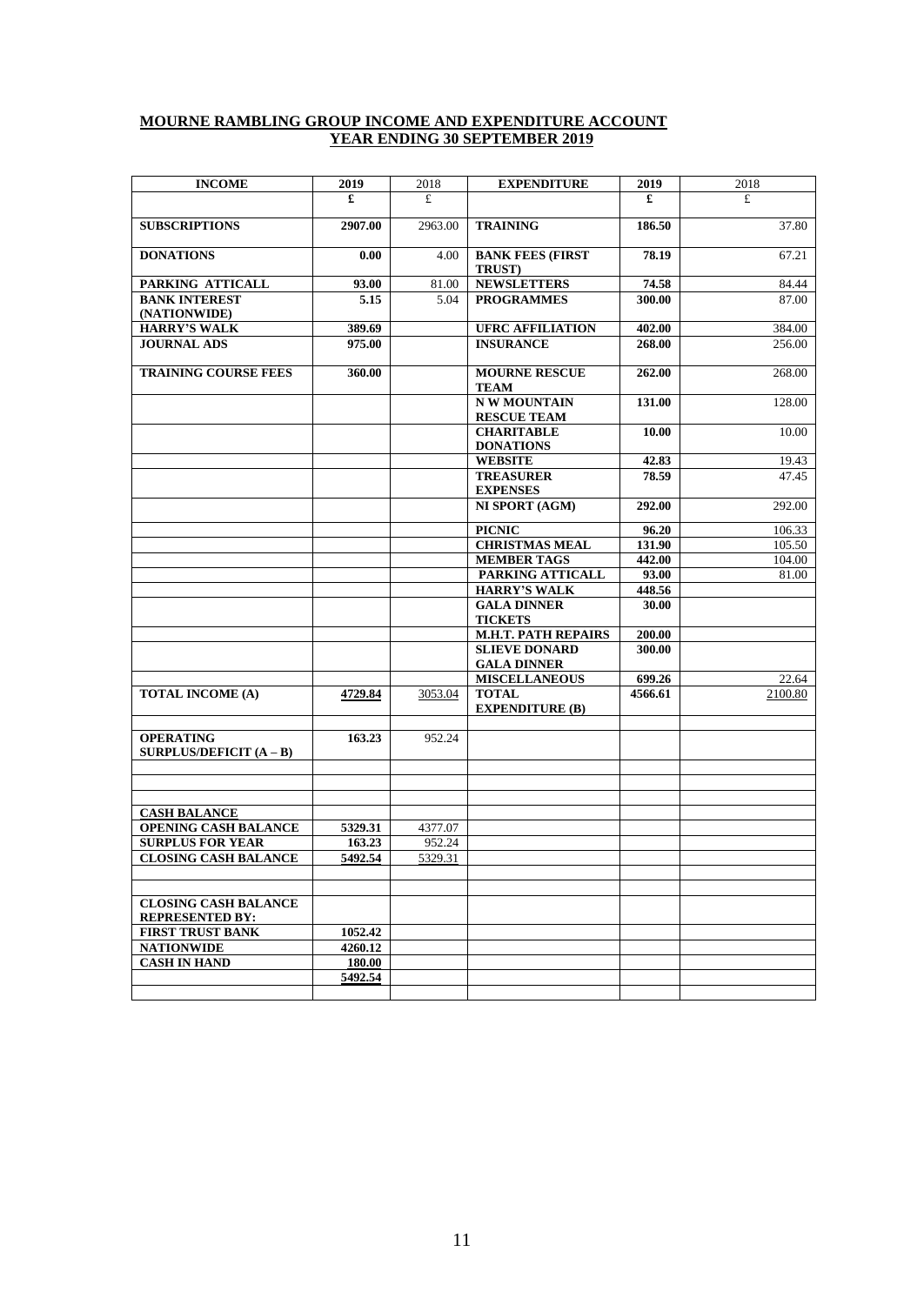#### **MOURNE RAMBLING GROUP ANNUAL GENERAL MEETING 4.00pm Sunday, 27th October 2019**

**Venue: Tollymore National Outdoor Centre**

Soup and sandwiches were served from 3.30pm paid out of Club funds

**DRAFT MINUTES**

**PRESENT:** George Acheson, Adam Brett, Fionnuala Carragher, Irene Cauley, Marie Doran, Harry Goodman, Joan Hamilton, Pat Kelly, David Oldfield, Rodney Magowan, Gabriel McCauley, Dora McCavera, Domnall McComish, Gordon McCreery, Mary McDermott, Peter McGowan, Joe McKnight, Norman Patton, Michael Power, Noel Rice, Bert Rima, Trevor Russell, Alan Stapleton, Helen Templeton, Kingsley Thompson, Vincent Trainor, Pat Tumilty and Joe Wilson. Peter opened the meeting by welcoming everyone.

- 1. The quorum of 15 people or one fifth of the membership (28) was present
- 2. **Apologies:** Loretto Coyle, Gerry Farrington, Laura Fawcett, Ray Gray, Marie Hoeritzauer, Reg Magowan, Robert Marshall, Vincent McKenna, Owen McManus, Sarah Newell, Mary O'Dea, Mark Patience, Maggie Pridgen, Robert Roulston, Hazel Smyth, Ray Smyth, Cecilia Sochor, Ian Stuart and Linda Watson.
- 3. **Minutes of the 2018 Annual General Meeting**: draft minutes had been sent out to all members via email/post – they were also included in a Newsletter. The minutes were taken as read  $-$  it was unanimously agreed that they were a true and accurate record.
- 4. **Chairperson's Report**: Peter said that, as he had completed three years as Chairperson he was standing down. He had enjoyed this role and made a request for members to join the Committee – especially lady members to help ensure the Committee was balanced and representative. He drew attention to the range of  $A - D$  walks that were organised throughout the year (145) walks/29 leaders) – with at least 2 walks every Sunday and sometimes 4.

Referring to the club's  $50<sup>th</sup>$  Anniversary he thanked those who had attended the Launch Dinner, Joe and Bert for organising Harry's Walk, Norman for organising the cakes and Fionnuala and Vincent for their part in organising the Anniversary Dinner – all these events were very enjoyable and successful. More was yet to come this year – including a training day, Star Trek, Boxing Day walk and Anniversary Journal.

Peter thanked members for their support throughout the past three years. He also thanked the Secretary, Treasurer and Committee members.

- 5. **Secretary's Report**: George gave out copies of the Secretary's Report (Appendix 1) and summarised the main points. No questions were posed. Members were told that prints of Dora's painting would soon be available.
- 6. **Treasurer's Report:** Vincent had prepared a report (Appendix 2), copies of which were given out. He explained the figures in some detail and recommended that the club membership fee be increased to £25.00 pa. This recommendation was then proposed by Harry Goodman and seconded by Gordon McCreery – unanimously agreed. Peter added that he hoped a significant amount of the club's funds would go towards training next year.
- 7. **Committee Business**: Peter referred again to the number of walks organised in 2019. He went on to encourage members to volunteer to become leaders in 2020 and outlined the support provided for members taking on this role, eg,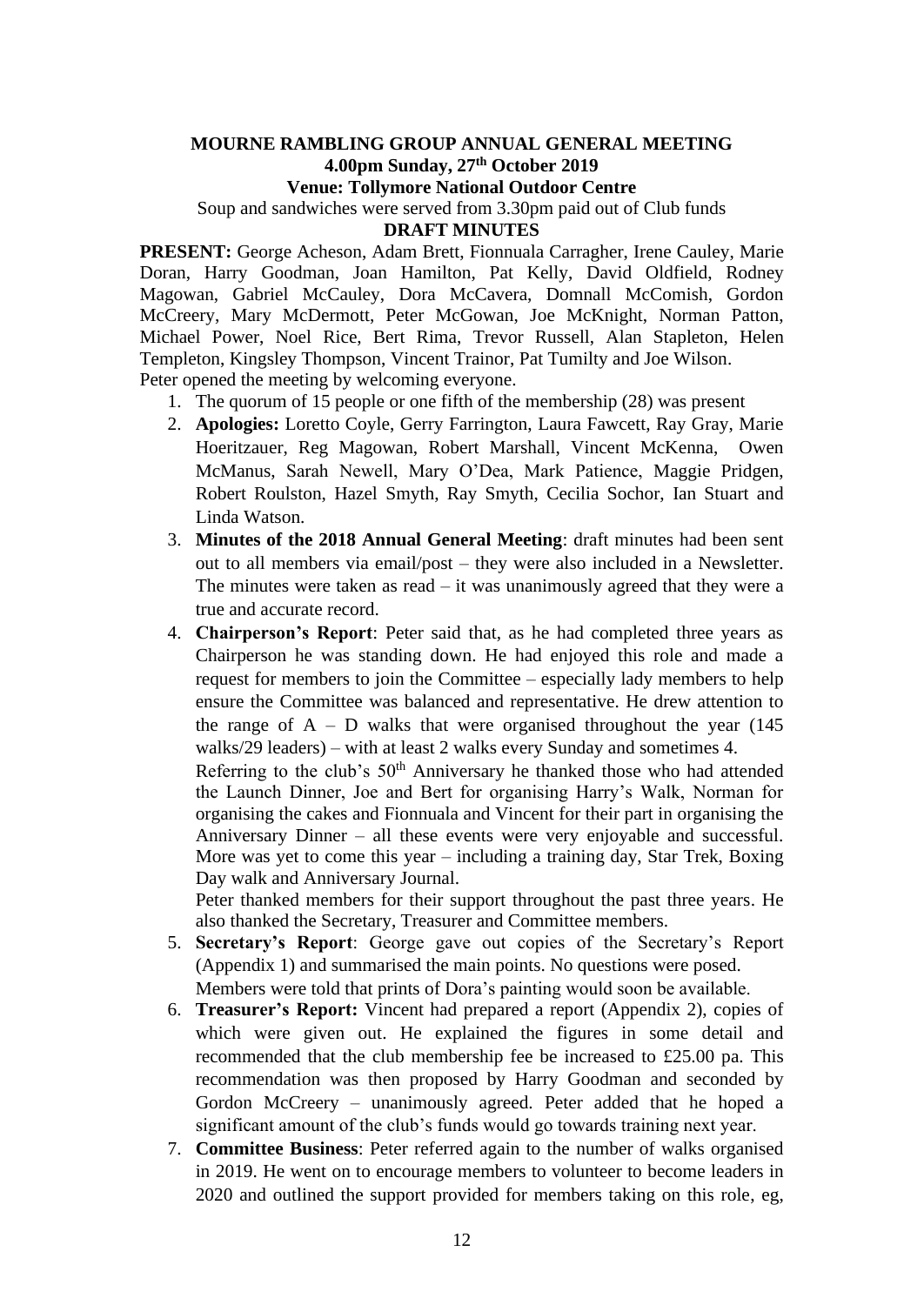the training course that would take place in November. The committee always welcomed training suggestions from members – ideas should be passed on to a committee member.

The MRG is still closely associated with the Ulster Federation of Rambling Clubs – with Joe McKnight recently elected as its Chairperson.

Reference was made to the MRG's online presence (website/Facebook) – members were encouraged to visit these, especially Facebook which provided photos of recent walks.

- 8. **Consideration of motion/s**: although no motions had been received Irene Cauley referred to the forthcoming training day which cost  $\text{\pounds}60.00 \text{ pp} - \text{\pounds}20.00$ of which was subsidised from club funds. Irene felt the subsidy could be more generous. Joe Wilson agreed with this; and David Oldfield commented on previous bursaries/need to look at levels of funding and developing skills. Those present appreciated the need for training, appropriate subsidies and the keeping of records relating to courses – such considerations reflected training provision organised in recent years. It was unanimously agreed that the committee should continue to promote these aspects when continuing to deal with training needs.
- 9. **Election of Office Bearers and Committee**: at this stage Peter stood down and Trevor Russell acted as Chairperson.

**Chairperson:** Bert Rima. Proposed by Peter McGowan and seconded by Harry Goodman. No other nominations were received - Bert was declared elected.

**Secretary**: George Acheson. Proposed by Peter McGowan and seconded by Fionnuala Carragher. No other nominations were received – George was declared re-elected.

**Treasurer:** Vincent Trainor: Proposed by Harry Goodman and seconded by Marie Doran. No other nominations were received – Vincent was declared reelected.

Bert then took over the election of **Group Representatives**: most of the outgoing Committee (namely Fionnuala Carragher, Harry Goodman, Ray Gray, Robert Marshall, Domnall McComish, Peter McGowan, Joe McKnight and Noel Rice) had agreed to continue if re-elected. It was proposed by Adam Brett and seconded by Norman Patton that these eight people be elected as a group – this was unanimously agreed.

Other members who might be prepared to serve on the Committee were asked to contact the Committee.

*10.* **Closure of meeting**: the meeting closed at 4.55pm.

The incoming Committee held a short meeting to organise the first Committee meeting – Monday,  $11<sup>th</sup>$  November 2019 at 7.30pm in Fionnuala's apartment.

# **50th Anniversary Year Gala Dinner**

The final event in this year's  $50<sup>th</sup>$  Anniversary celebrations was a gala dinner in the Annesley Room of the Slieve Donard Resort and Spa on Saturday 19th October.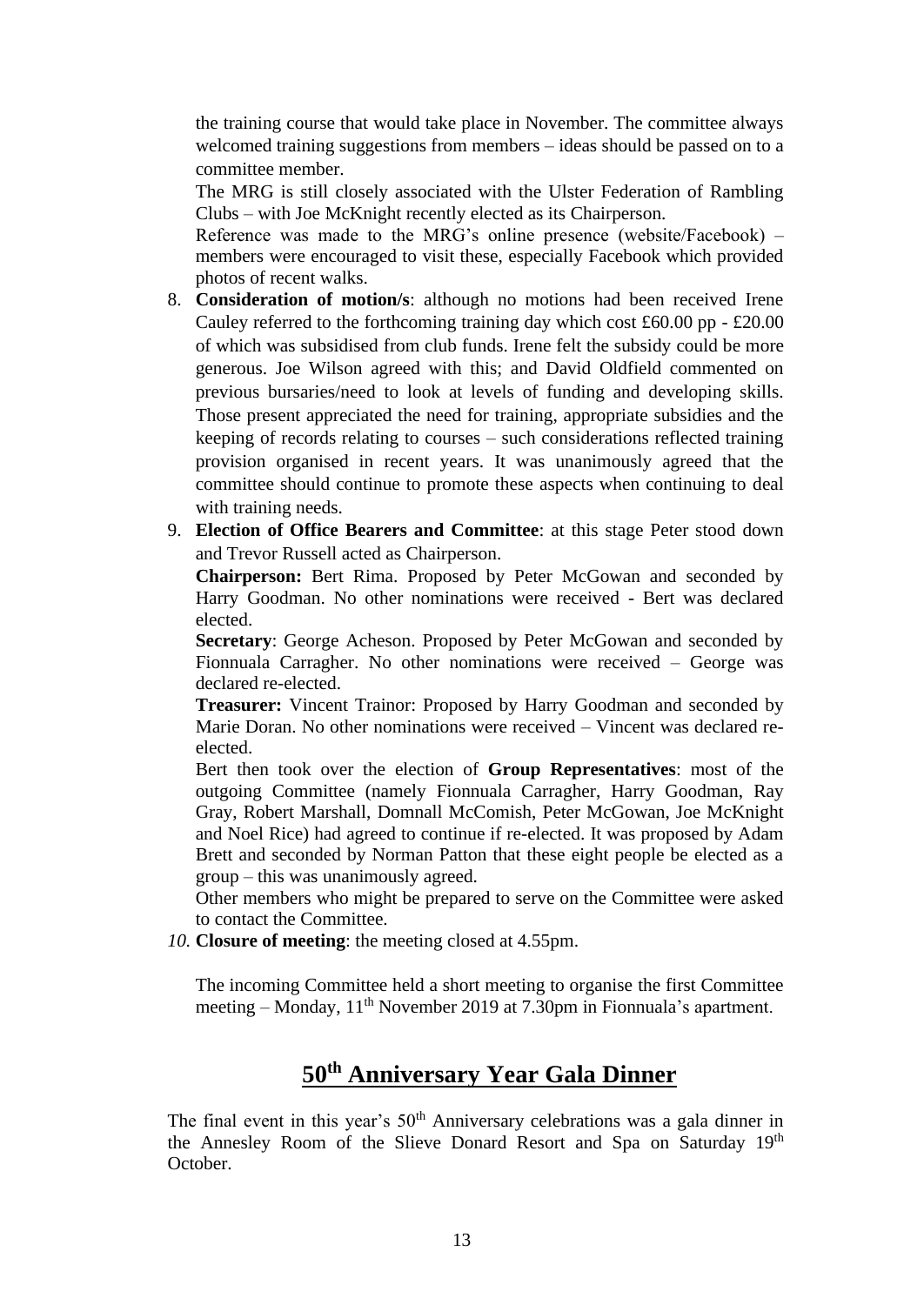Fifty-four ramblers, partners and other guests put on their finery and turned out to celebrate the end of the  $50<sup>th</sup>$  year of the Mourne Rambling Group, and to look forward to the start of another half century of hill walking.

Seating was at round tables, which encouraged lively conversation, but meant that some of us ended up with a crick in our necks as we looked over our shoulders to enjoy the looped slideshow of all the pictures submitted for the photographic competition that was being displayed at the front of the room. These photographs varied widely, including views from different seasons, away trips, sunsets and pictures of Mourne Ramblers down through the years – both in colour and in black and white.

The competition had been judged by an independent adjudicator and the winning photographs in each section, as well as those commended and highly commended, had been mounted on cardboard and placed on display at the front of the room during the meal. The owners of these photographs were able to take them away at the end of the night  $-$  a fitting memento of a wonderful competition. Many thanks to Bert Rima and Harry Goodman for organising the photographic competition and then creating the slideshow  $-$  it was the cause of many a conversation during the dinner!

In addition, Dora McCavera's beautiful watercolour of Ben Crom Reservoir was on display throughout the evening. It was admired by many of her fellow ramblers before the meal, and was then won by Irene Cauley in the draw at the end of the night.

The dinner itself was well received, and diners were impressed by the room and the service provided by the banqueting team. We were fortunate to have another mountain-themed cake to celebrate the occasion, once again supplied by one of Norman Patton's large circle of friends. This cake was rectangular in shape and reflected the occasion by being decorated with a map of the Mournes, highlighting the Mourne Wall, with a compass (of course!) overlaying part of the map, and the logo for the 50<sup>th</sup> Anniversary celebrations.

At the end of the meal, whilst we were being served tea/coffee and pieces of the cake, we had the pleasure of listening to a presentation on the Restoration of the Mourne Wall, delivered by Niall McGivern from GEDA Construction and Alice Whittington from RPS, both of whom were closely involved with the project. Members thoroughly enjoyed the talk, and the questions at the end had to be cut short (or we'd still be there!) Many members took the opportunity of having a chat with Niall and Alice after the formalities had ended.

In short, a very enjoyable night was had by one and all. Many thanks to Fionnuala Carragher for organising the event.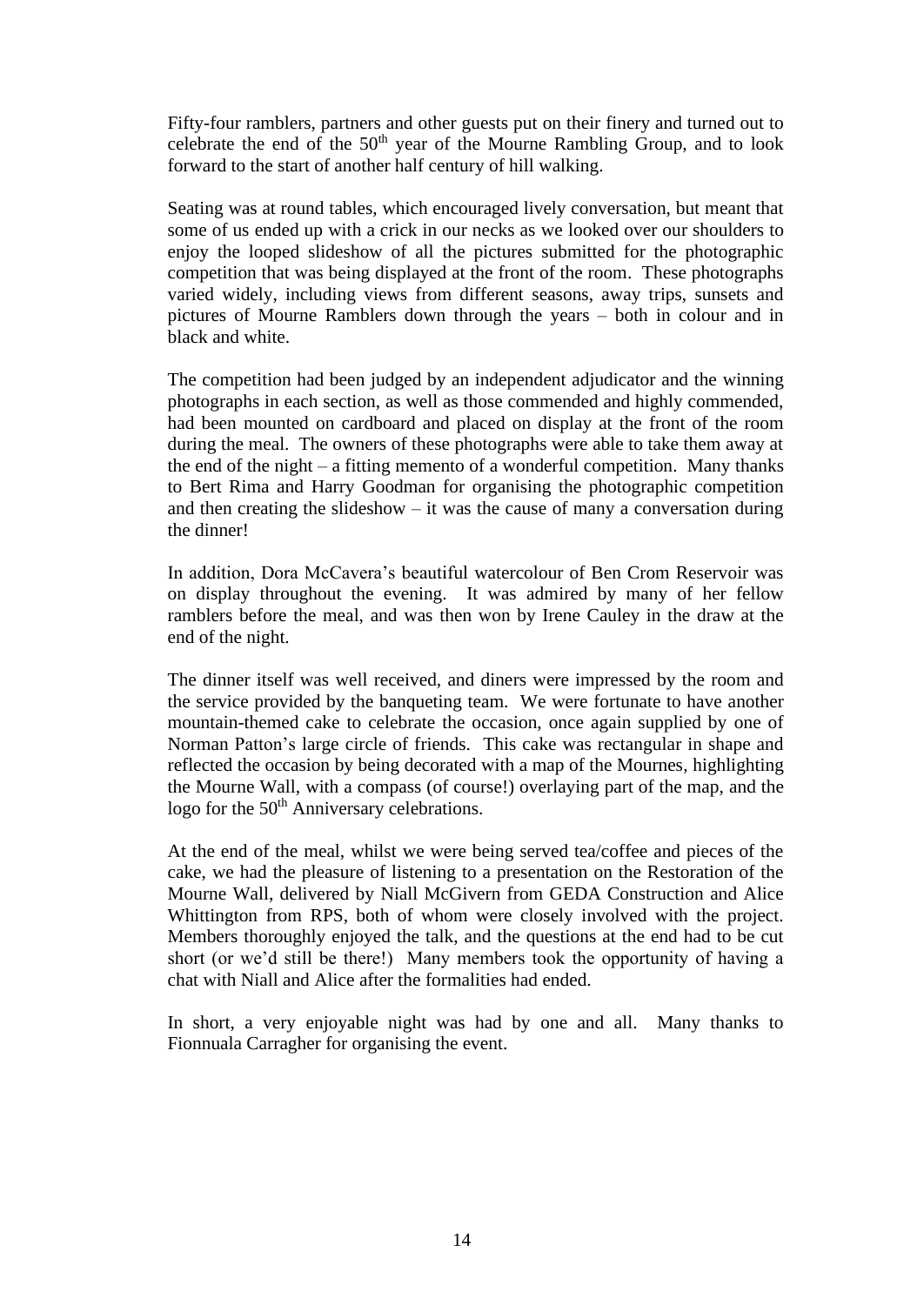

*The 50th Anniversary Gala Dinner Cake*

### **NOTICEBOARD**

- **Membership Renewal falls due on 1st January. Quite a few members have been wondering when it is due – already we have received 21 subscriptions for next year. Please take note that the annual sub has increased to £25 per annum. A Renewal Form is attached at the end of this newsletter. However, unless your address, mobile or email details have changed, you do not need to fill in the form. Make cheques payable to Mourne Rambling Group. If you wish to pay online, ask me for details. Do not send cash in the post**
- **Plans are well underway to issue the programme of walks 2020. It is hoped to send it out shortly after mid-December to all members. We hope to be able to include member tags for 2020 along with UFRC cards both of which we hope will be ready in time**
- **Andrew McKibbin (A / B group) and Raymond Gray (C group) plan to organise another trip to Connemara in 2020. The proposed dates are 22 – 26 May. Please let Andrew or Ray know as soon as possible if you are going so that accommodation can be organised**
- **Peter McGowan plans to organise a trip to the Galtees around August / September. It is not too early to let Peter know if you are interested**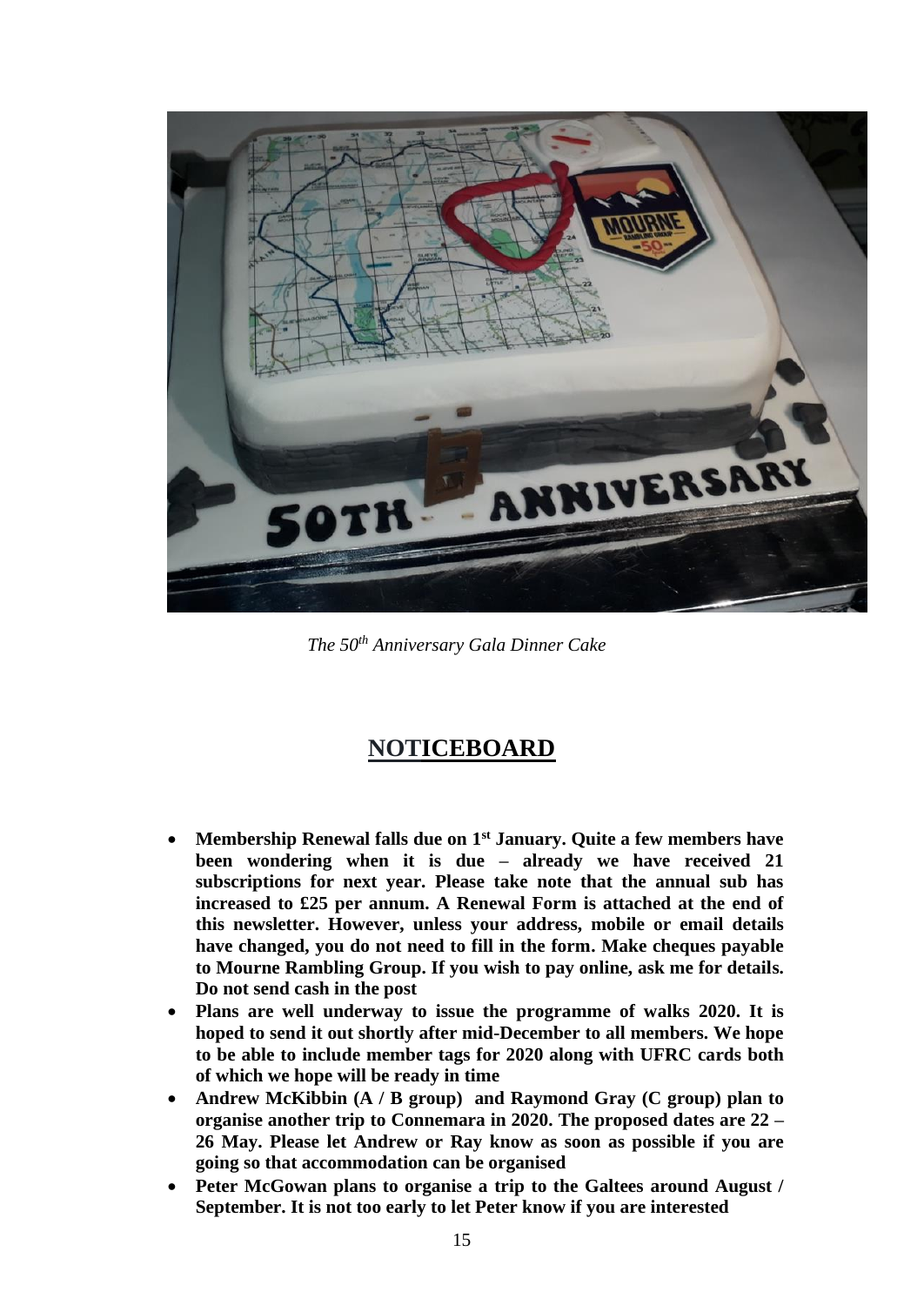- **There is a link to the article printed earlier regarding tick bites. The link is [https://www.nidirect.gov.uk/news/protec](https://www.nidirect.gov.uk/news/protect-yourself-against-tick-bites) [t-yourself-against-tick-bites](https://www.nidirect.gov.uk/news/protect-yourself-against-tick-bites)**
- **The next issue of the club Newsletter will be in February 2020**
- **And finally, apologies for any articles which have been overlooked. It has been a long and arduous chore to include everything you have read. It has been worth it, I hope. If you notice anything has been missed, please let me know**